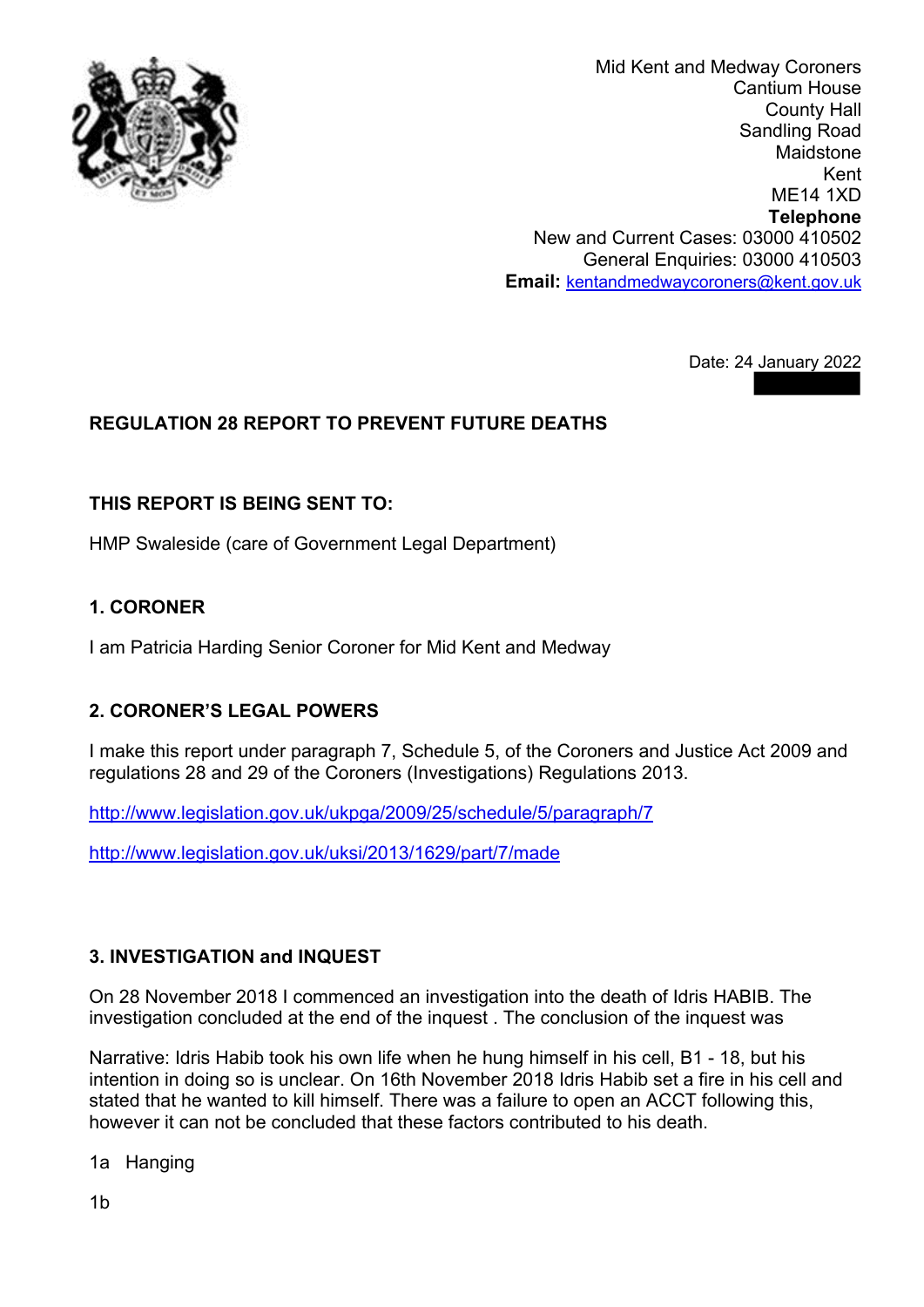# $1c$ II

#### **4. CIRCUMSTANCES OF THE DEATH**

Idris Habib was transferred to HMP Swaleside from HMP Pentonville on 15.11.2018. There were no issues identified on induction in respect of his mental or physical health, there was however a history of Habib expressing to prison staff that he was being bullied and threatened and requests to be moved or segregated.

Shortly after arrival at HMP Swaleside Mr. Habib indicated that he wanted to be moved from the induction wing as he was under threat from the people that he had been transferred from HMP Pentonville with.

On 16.11.2018 he summoned assistance because he had cut himself whilst fashioning a weapon from plastic cutlery that he stated he needed for protection. An hour later he set fire to his cell. On both occasions he stated that he was being bullied. He stated at one point that he wanted to kill himself but did not repeat this when subsequently questioned following these events. He was given reassurance about his safety and was moved to a different wing. The prison investigated Mr. Habib's concerns and found no evidence to support the allegation of bullying or threats.

Over the next few days and 'self-secluded', rarely leaving his cell. Two other prisoners (one a mentor) agreed to look after him and provide him with support.

At 7am on 20th November 2022 he was seen at the back of his cell at the early roll call. He was in the same position when the mentor prisoner went to see him and realised he was suspended.

Cell B1-18 had been recently vacated by another prisoner and police who searched the cell after the death found containers belonging to a previous occupant. Quetiapine and trihexyphenidyl hydrochloride containers were empty when found but a box of simvastatin contained a blister pack with 7 tablets inside. It is not known whether the other containers were empty when Idris Habib was placed in the cell. Toxicological tests conducted following the death was negative for these substances.

#### **5. CORONER'S CONCERNS**

During the course of the inquest the evidence revealed matters giving rise to concern. In my opinion there is a risk that future deaths will occur unless action is taken. In the circumstances it is my statutory duty to report to you.

#### The **MATTERS OF CONCERN** are as follows.

(1) Medication from the previous occupant of cell B1-18 was found in the cell following the death of Mr Habib

(2) There was a disconnect between HMP Swaleside's local policy and the Prison Officer